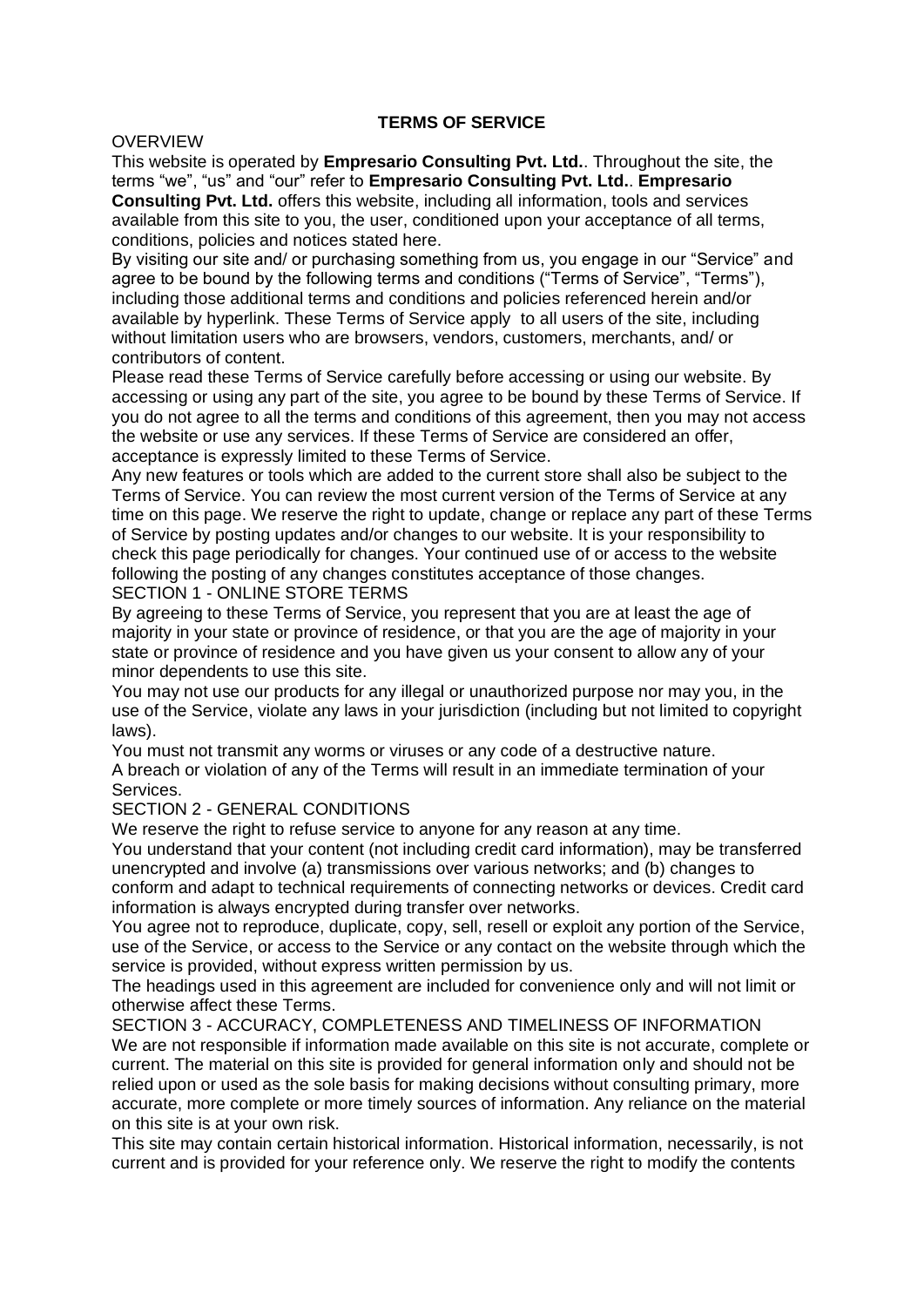of this site at any time, but we have no obligation to update any information on our site. You agree that it is your responsibility to monitor changes to our site.

SECTION 4 - MODIFICATIONS TO THE SERVICE AND PRICES

Prices for our products are subject to change without notice.

We reserve the right at any time to modify or discontinue the Service (or any part or content thereof) without notice at any time.

We shall not be liable to you or to any third-party for any modification, price change,

suspension or discontinuance of the Service.

SECTION 5 - PRODUCTS OR SERVICES

Certain products or services may be available exclusively online through the website. These products or services may have limited quantities and are subject to return or exchange only according to our Return Policy.

We have made every effort to display as accurately as possible the colors and images of our products that appear at the store. We cannot guarantee that your computer monitor's display of any color will be accurate.

We reserve the right, but are not obligated, to limit the sales of our products or Services to any person, geographic region or jurisdiction. We may exercise this right on a case-by-case basis. We reserve the right to limit the quantities of any products or services that we offer. All descriptions of products or product pricing are subject to change at anytime without notice, at the sole discretion of us. We reserve the right to discontinue any product at any time. Any offer for any product or service made on this site is void where prohibited.

We do not warrant that the quality of any products, services, information, or other material purchased or obtained by you will meet your expectations, or that any errors in the Service will be corrected.

SECTION 6 - ACCURACY OF BILLING AND ACCOUNT INFORMATION

We reserve the right to refuse any order you place with us. We may, in our sole discretion, limit or cancel quantities purchased per person, per household or per order. These restrictions may include orders placed by or under the same customer account, the same credit card, and/or orders that use the same billing and/or shipping address. In the event that we make a change to or cancel an order, we may attempt to notify you by contacting the email and/or billing address/phone number provided at the time the order was made. We reserve the right to limit or prohibit orders that, in our sole judgment, appear to be placed by dealers, resellers or distributors.

You agree to provide current, complete and accurate purchase and account information for all purchases made at our store. You agree to promptly update your account and other information, including your email address and credit card numbers and expiration dates, so that we can complete your transactions and contact you as needed.

For more detail, please review our Returns Policy.

SECTION 7 - OPTIONAL TOOLS

We may provide you with access to third-party tools over which we neither monitor nor have any control nor input.

You acknowledge and agree that we provide access to such tools "as is" and "as available" without any warranties, representations or conditions of any kind and without any endorsement. We shall have no liability whatsoever arising from or relating to your use of optional third-party tools.

Any use by you of optional tools offered through the site is entirely at your own risk and discretion and you should ensure that you are familiar with and approve of the terms on which tools are provided by the relevant third-party provider(s).

We may also, in the future, offer new services and/or features through the website (including, the release of new tools and resources). Such new features and/or services shall also be subject to these Terms of Service.

SECTION 8 - THIRD-PARTY LINKS

Certain content, products and services available via our Service may include materials from third-parties.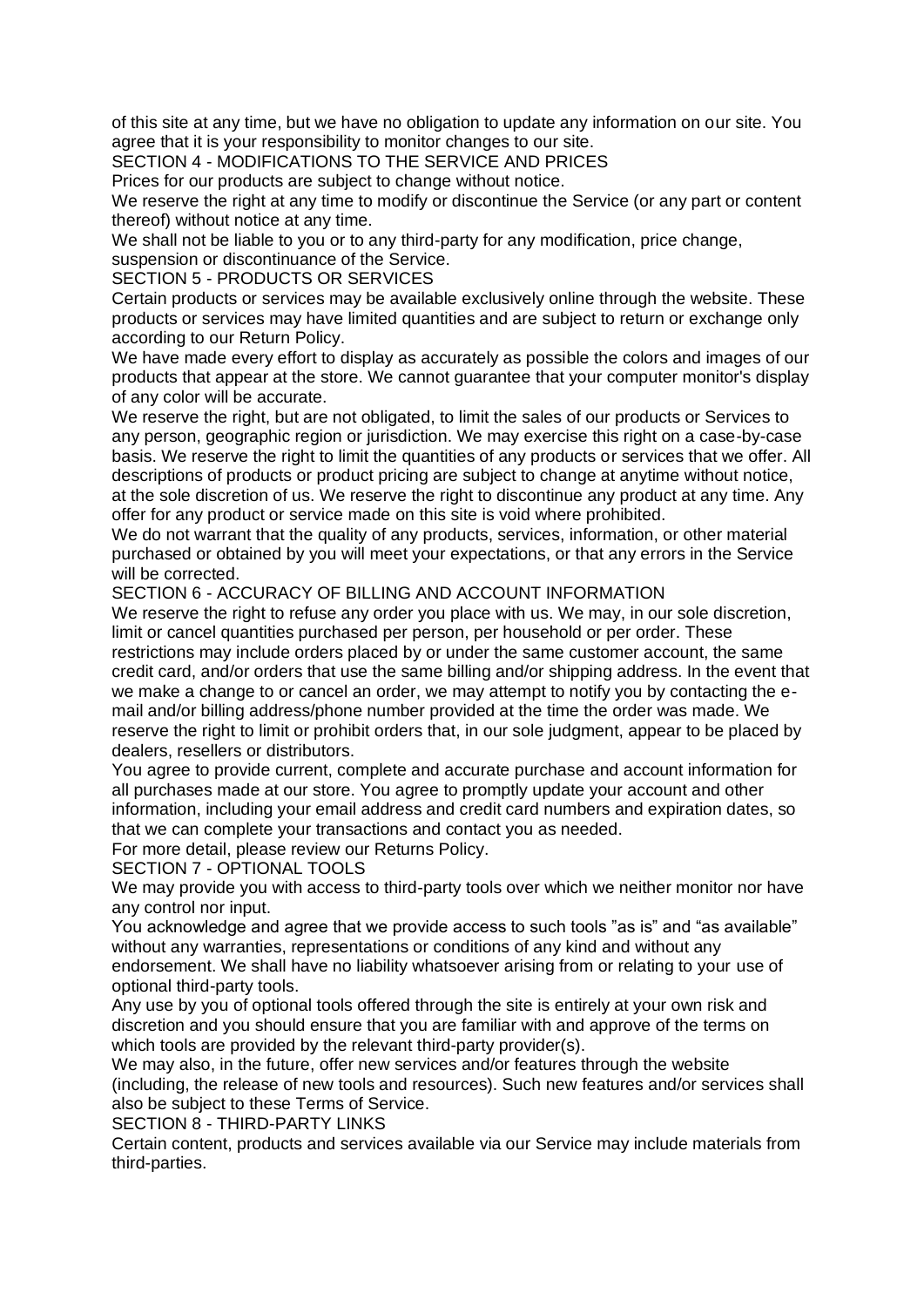Third-party links on this site may direct you to third-party websites that are not affiliated with us. We are not responsible for examining or evaluating the content or accuracy and we do not warrant and will not have any liability or responsibility for any third-party materials or websites, or for any other materials, products, or services of third-parties.

We are not liable for any harm or damages related to the purchase or use of goods, services, resources, content, or any other transactions made in connection with any thirdparty websites. Please review carefully the third-party's policies and practices and make sure you understand them before you engage in any transaction. Complaints, claims, concerns, or questions regarding third-party products should be directed to the third-party. SECTION 9 - USER COMMENTS, FEEDBACK AND OTHER SUBMISSIONS If, at our request, you send certain specific submissions (for example contest entries) or without a request from us you send creative ideas, suggestions, proposals, plans, or other materials, whether online, by email, by postal mail, or otherwise (collectively, 'comments'), you agree that we may, at any time, without restriction, edit, copy, publish, distribute, translate and otherwise use in any medium any comments that you forward to us. We are and shall be under no obligation (1) to maintain any comments in confidence; (2) to pay compensation for any comments; or (3) to respond to any comments.

We may, but have no obligation to, monitor, edit or remove content that we determine in our sole discretion are unlawful, offensive, threatening, libelous, defamatory, pornographic, obscene or otherwise objectionable or violates any party's intellectual property or these Terms of Service.

You agree that your comments will not violate any right of any third-party, including copyright, trademark, privacy, personality or other personal or proprietary right. You further agree that your comments will not contain libelous or otherwise unlawful, abusive or obscene material, or contain any computer virus or other malware that could in any way affect the operation of the Service or any related website. You may not use a false e-mail address, pretend to be someone other than yourself, or otherwise mislead us or third-parties as to the origin of any comments. You are solely responsible for any comments you make and their accuracy. We take no responsibility and assume no liability for any comments posted by you or any third-party.

SECTION 10 - PERSONAL INFORMATION

Your submission of personal information through the store is governed by our Privacy Policy. SECTION 11 - ERRORS, INACCURACIES AND OMISSIONS

Occasionally there may be information on our site or in the Service that contains typographical errors, inaccuracies or omissions that may relate to product descriptions, pricing, promotions, offers, product shipping charges, transit times and availability. We reserve the right to correct any errors, inaccuracies or omissions, and to change or update information or cancel orders if any information in the Service or on any related website is inaccurate at any time without prior notice (including after you have submitted your order). We undertake no obligation to update, amend or clarify information in the Service or on any related website, including without limitation, pricing information, except as required by law. No specified update or refresh date applied in the Service or on any related website, should be taken to indicate that all information in the Service or on any related website has been modified or updated.

### SECTION 12 - PROHIBITED USES

In addition to other prohibitions as set forth in the Terms of Service, you are prohibited from using the site or its content: (a) for any unlawful purpose; (b) to solicit others to perform or participate in any unlawful acts; (c) to violate any international, federal, provincial or state regulations, rules, laws, or local ordinances; (d) to infringe upon or violate our intellectual property rights or the intellectual property rights of others; (e) to harass, abuse, insult, harm, defame, slander, disparage, intimidate, or discriminate based on gender, sexual orientation, religion, ethnicity, race, age, national origin, or disability; (f) to submit false or misleading information; (g) to upload or transmit viruses or any other type of malicious code that will or may be used in any way that will affect the functionality or operation of the Service or of any related website, other websites, or the Internet; (h) to collect or track the personal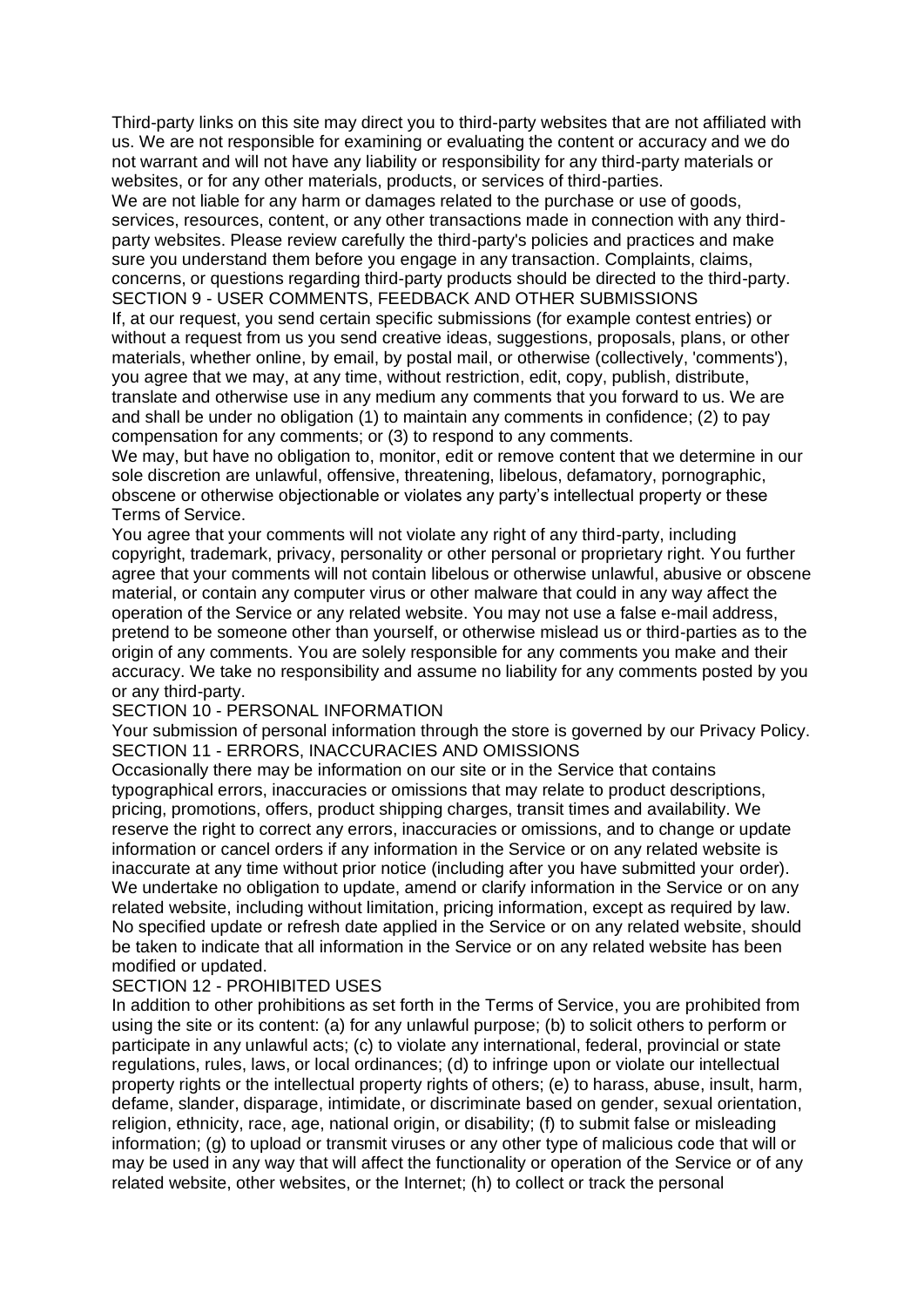information of others; (i) to spam, phish, pharm, pretext, spider, crawl, or scrape; (j) for any obscene or immoral purpose; or (k) to interfere with or circumvent the security features of the Service or any related website, other websites, or the Internet. We reserve the right to terminate your use of the Service or any related website for violating any of the prohibited uses.

SECTION 13 - DISCLAIMER OF WARRANTIES; LIMITATION OF LIABILITY We do not quarantee, represent or warrant that your use of our service will be uninterrupted, timely, secure or error-free.

We do not warrant that the results that may be obtained from the use of the service will be accurate or reliable.

You agree that from time to time we may remove the service for indefinite periods of time or cancel the service at any time, without notice to you.

You expressly agree that your use of, or inability to use, the service is at your sole risk. The service and all products and services delivered to you through the service are (except as expressly stated by us) provided 'as is' and 'as available' for your use, without any representation, warranties or conditions of any kind, either express or implied, including all implied warranties or conditions of merchantability, merchantable quality, fitness for a particular purpose, durability, title, and non-infringement.

In no case shall **Empresario Consulting Pvt. Ltd.**, our directors, officers, employees, affiliates, agents, contractors, interns, suppliers, service providers or licensors be liable for any injury, loss, claim, or any direct, indirect, incidental, punitive, special, or consequential damages of any kind, including, without limitation lost profits, lost revenue, lost savings, loss of data, replacement costs, or any similar damages, whether based in contract, tort (including negligence), strict liability or otherwise, arising from your use of any of the service or any products procured using the service, or for any other claim related in any way to your use of the service or any product, including, but not limited to, any errors or omissions in any content, or any loss or damage of any kind incurred as a result of the use of the service or any content (or product) posted, transmitted, or otherwise made available via the service, even if advised of their possibility. Because some states or jurisdictions do not allow the exclusion or the limitation of liability for consequential or incidental damages, in such states or jurisdictions, our liability shall be limited to the maximum extent permitted by law. SECTION 14 - INDEMNIFICATION

You agree to indemnify, defend and hold harmless **Empresario Consulting Pvt. Ltd.** and our parent, subsidiaries, affiliates, partners, officers, directors, agents, contractors, licensors, service providers, subcontractors, suppliers, interns and employees, harmless from any claim or demand, including reasonable attorneys' fees, made by any third-party due to or arising out of your breach of these Terms of Service or the documents they incorporate by reference, or your violation of any law or the rights of a third-party.

### SECTION 15 - SEVERABILITY

In the event that any provision of these Terms of Service is determined to be unlawful, void or unenforceable, such provision shall nonetheless be enforceable to the fullest extent permitted by applicable law, and the unenforceable portion shall be deemed to be severed from these Terms of Service, such determination shall not affect the validity and enforceability of any other remaining provisions.

### SECTION 16 - TERMINATION

The obligations and liabilities of the parties incurred prior to the termination date shall survive the termination of this agreement for all purposes.

These Terms of Service are effective unless and until terminated by either you or us. You may terminate these Terms of Service at any time by notifying us that you no longer wish to use our Services, or when you cease using our site.

If in our sole judgment you fail, or we suspect that you have failed, to comply with any term or provision of these Terms of Service, we also may terminate this agreement at any time without notice and you will remain liable for all amounts due up to and including the date of termination; and/or accordingly may deny you access to our Services (or any part thereof). SECTION 17 - ENTIRE AGREEMENT